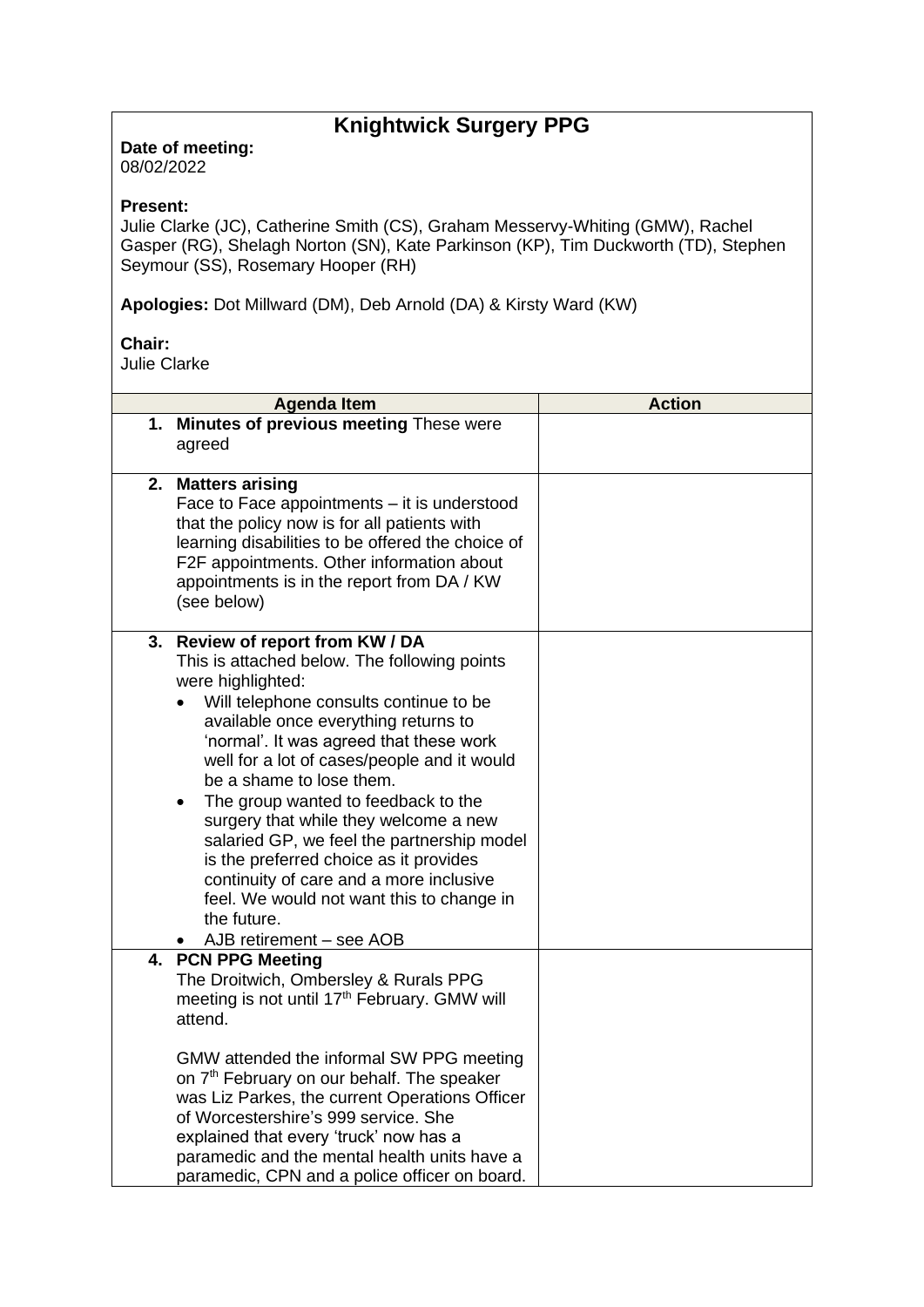|    | There was also confirmation that any call<br>where a healthcare professional on site has<br>requested an ambulance, should be given<br>CAT 1 priority.                                                                                                                                                                                                                                                                                                                                                                                                                                                                           |                                                           |
|----|----------------------------------------------------------------------------------------------------------------------------------------------------------------------------------------------------------------------------------------------------------------------------------------------------------------------------------------------------------------------------------------------------------------------------------------------------------------------------------------------------------------------------------------------------------------------------------------------------------------------------------|-----------------------------------------------------------|
|    | 5. Queen's jubilee<br>This was added as an agenda item because<br>Knightwick & Doddenham Parish Council had<br>agreed to write to the surgery regarding the<br>possible planting of fruit trees and a bench for<br>the orchard/car park. DA has yet to receive<br>this.                                                                                                                                                                                                                                                                                                                                                          |                                                           |
|    | Other members reported that sponsorship is<br>available from the Lord Lieutenant for tree<br>planting etc via the jubilee website. Local<br>residents are planning a beacon to be lit to<br>mark the jubilee and there have been rowan<br>and crab apple trees planted at Leigh.                                                                                                                                                                                                                                                                                                                                                 |                                                           |
|    | 6. Recruiting new committee members<br>JB has sadly left the group. This means the<br>committee are now two members down. It was<br>agreed that we would try to recruit via social<br>media (NextDoor) and ask people to email the<br>patient group email address. It was stressed<br>that we must emphasise the fact that the<br>surgery is not involved in recruitment and<br>applicants must not contact reception about<br>this.                                                                                                                                                                                             | TD agreed to do a draft and will<br>liaise with KP and DA |
|    | 7. AOB<br>Dr Bywater's retirement. The group felt it<br>would be nice to do something collectively<br>from the patients.<br>GMW will have a discreet chat with Andy to try<br>to get some ideas.                                                                                                                                                                                                                                                                                                                                                                                                                                 | <b>GMW</b> to feed back                                   |
|    | <b>Results on Patient Access It is not obvious</b><br>where to access test results via Patient<br>Access. It appears that the nurses and HCAs<br>are not aware of how to view them and it was<br>felt it would be useful for them to know so they<br>could help patients who attend for blood tests.<br>KP explained that not all patients have access<br>to results online and how the process worked<br>for switching it on for individual patients. It<br>would therefore it would not be appropriate to<br>publish instructions on the website as this<br>would lead to an influx of patients requesting<br>extended access. | DA to discuss with staff?                                 |
| 8. | Items for next agenda                                                                                                                                                                                                                                                                                                                                                                                                                                                                                                                                                                                                            |                                                           |
| 9. | Date of next meeting                                                                                                                                                                                                                                                                                                                                                                                                                                                                                                                                                                                                             | Tuesday 10th May 2022 7.30pm                              |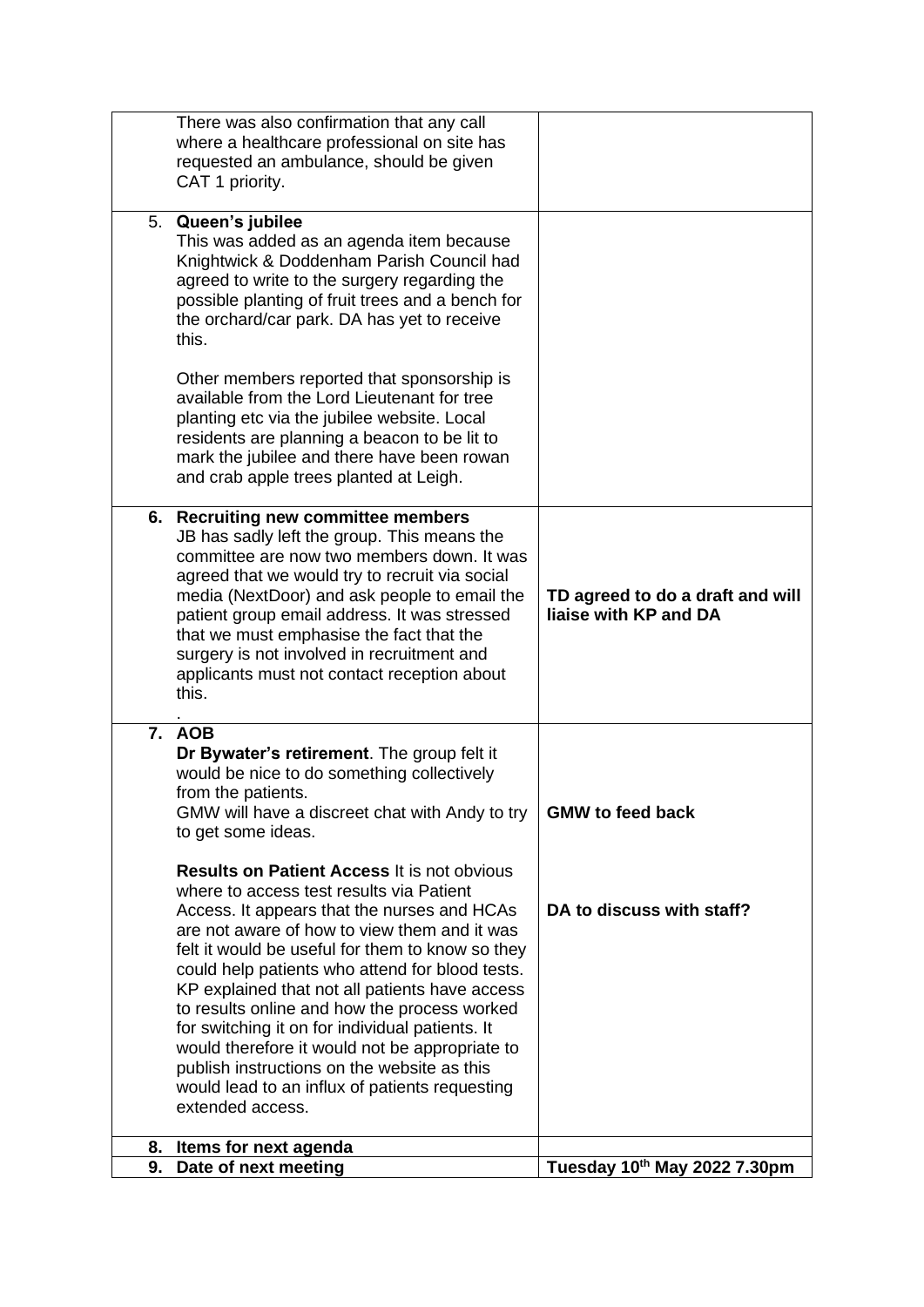### **At the Talbot**

## **Report from KW & DA**

Dear PPG Hope you are all well. A little update since we last met:

#### VACCINATIONS:

We have finished our booster clinics, having mopped up our remaining patients who couldn't have one at the time in Christmas, with at clinic at Knightwick last week.

We have vaccinated a small number of at risk 5-11yr olds.

We are anticipating we may need to vaccinate healthy 5-11yr olds at some point and roll out a further booster in the Autumn but we haven't heard anything official on this.

### COVID MEASURES & APPOINTMENTS

Although measures have been relaxed elsewhere in society, guidance still states we should wear face masks and social distance in healthcare settings, alongside full PPE for possible or suspected COVID cases.

We support this approach. Until isolation rules are relaxed, we feel it helps stop the spread of the virus in our buildings and keep us open for patients.

Our GP appointment diary is 25% face to face appointments which the patient can book, the remaining 75% are telephone but the patient can request reception to turn it into a face to face appointment should they wish.

If a patient needs to be seen following the telephone appointment, they will be offered a face to face appointment. This is causing a little bit of extra work still but it is much improved. This is to enable social distancing in the waiting room.

We feel overall it is working and patients are getting seen if they need to be or want to be but welcome any feedback on this.

We would hope confidence with the virus grows into the spring & measures may further relax to enable more choice in the appointment diary at first contact with reception, but it is an ever moving picture and we may need to reverse any changes come the Winter, pending further variants and pressures.

## STAFF CHANGES

We are very sad to see the retirement of Dr Andy Bywater on 1/7/22. He has been a tremendous GP to his patients and it is difficult to find the words that justify his care. He and his humour will be greatly missed but he is looking forward to pastures new. With that in mind, we have interviews planned for a new GP to join the practice (employed salaried GP) to fill the sessions lost from Dr Bywater's retirement and with some extra sessions added in to boost appointment capacity given the growth in our practice population.

#### MEDICINES DELIVERY

We have started a new small delivery service of medicines for housebound elderly patients. We do not currently have capacity for large numbers but hope it is reaching out to those who need it.

Many thanks and we look forward to meeting with you again soon, Best Wishes